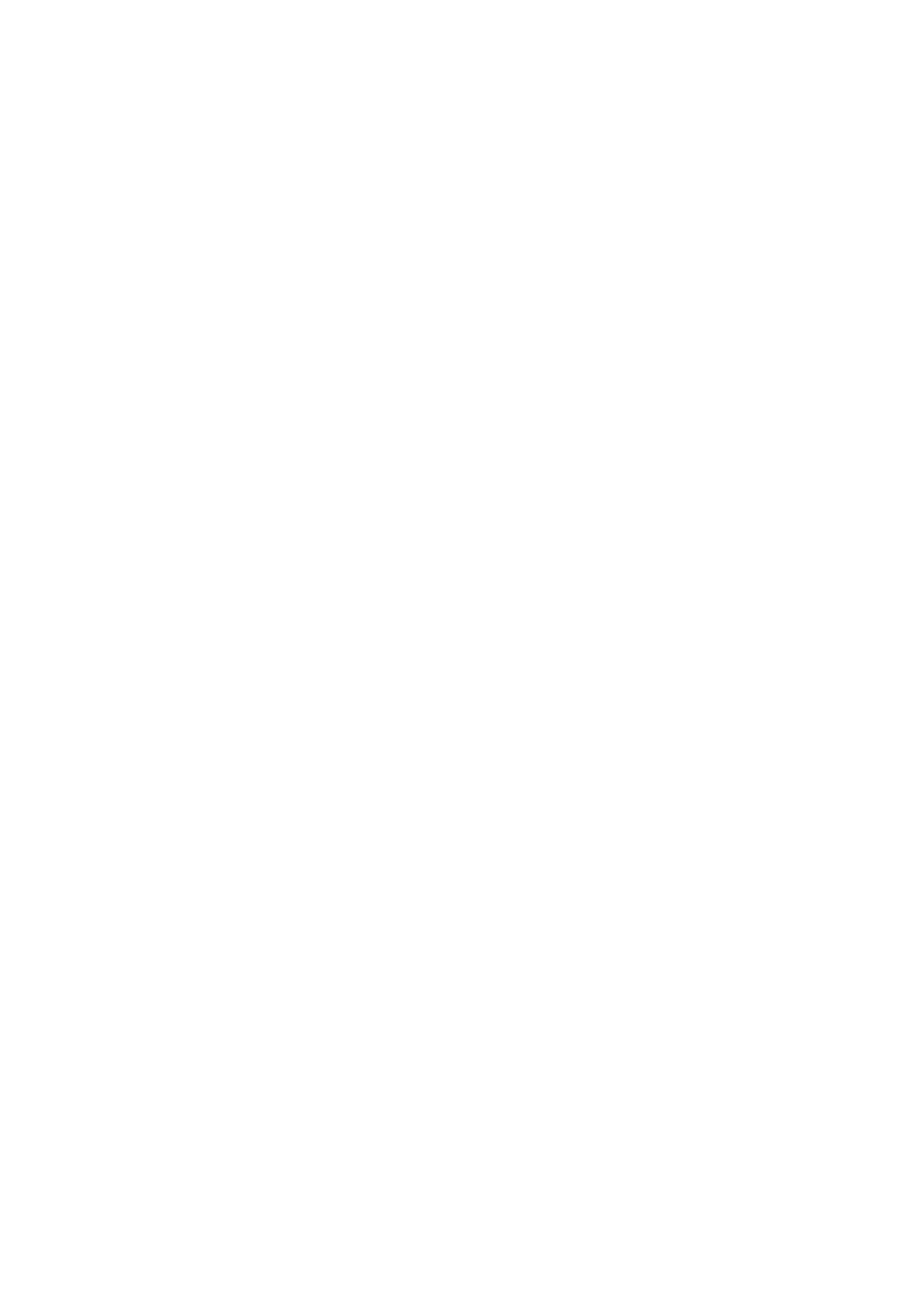# Road Traffic (Written-Off Vehicle Register) Regulations 2003

## **Contents**

## Part 1 — Preliminary

| 1.       | Citation                                             | 1  |  |  |  |
|----------|------------------------------------------------------|----|--|--|--|
| 2.       | Terms used                                           | 1  |  |  |  |
| 3.       | Modified penalties for infringements                 | 5  |  |  |  |
| 4.       | $Total loss - meaning$                               | 5  |  |  |  |
| 5.       | Written-off vehicles                                 | 5  |  |  |  |
| 6.       | Notifiable vehicles                                  | 6  |  |  |  |
| 7.       | Statutory write-offs                                 | 6  |  |  |  |
| 8.       | Repairable write-offs                                | 7  |  |  |  |
|          | Part 2 — Dealing with notifiable                     |    |  |  |  |
| vehicles |                                                      |    |  |  |  |
| 9.       | Notification and marking of write-offs               | 8  |  |  |  |
| 10.      | Written-off vehicle notices                          | 9  |  |  |  |
| 11.      | Written-off warning labels                           | 9  |  |  |  |
| 12.      | Defacing vehicle identifiers of statutory write-offs | 10 |  |  |  |
|          | Part 3 — Registration of written-off                 |    |  |  |  |
|          | vehicles                                             |    |  |  |  |
| 13.      | Written-Off Vehicle Register                         | 11 |  |  |  |
| 14.      | WOVR to include particulars of notifiable vehicles   | 11 |  |  |  |
| 15.      | Public access to information on WOVR                 | 11 |  |  |  |
| 16.      | Cancellation of entry in WOVR                        | 12 |  |  |  |

| 1.2. | Public access to information on WOVK |  |
|------|--------------------------------------|--|
| 16.  | Cancellation of entry in WOVR        |  |
| 17.  | Implementing the national scheme     |  |
|      |                                      |  |
|      |                                      |  |
|      |                                      |  |

|                                                                          | Ceased on 27 Apr 2015 | Version 01-c0-03 | page i |
|--------------------------------------------------------------------------|-----------------------|------------------|--------|
| Extract from www.slp.wa.gov.au, see that website for further information |                       |                  |        |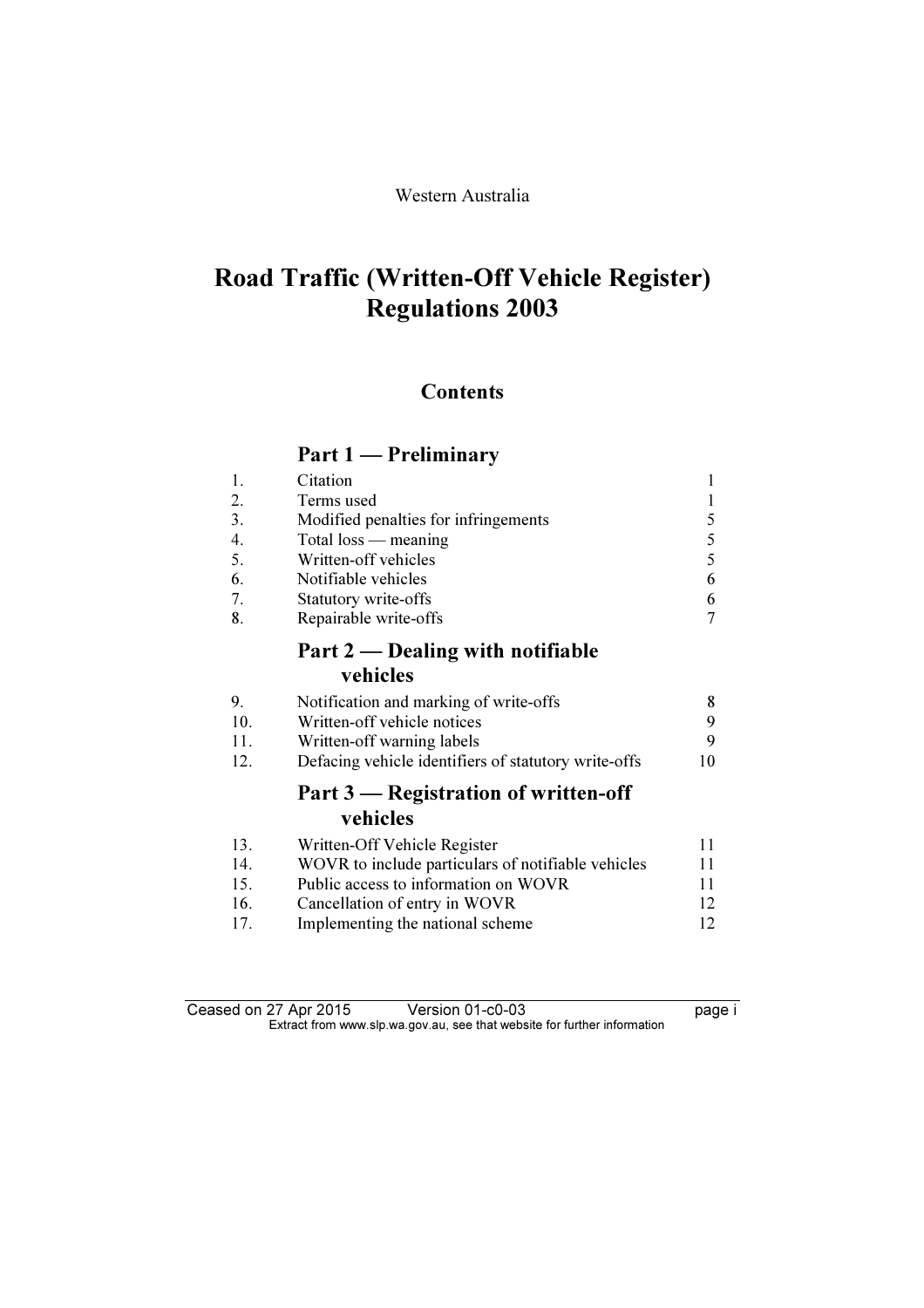**Contents** 

**Notes** Compilation table 14

Defined terms

page ii Version 01-c0-03 Ceased on 27 Apr 2015  $\mathbf{F}$  from which was the set that we besite for further information  $\mathbf{F}$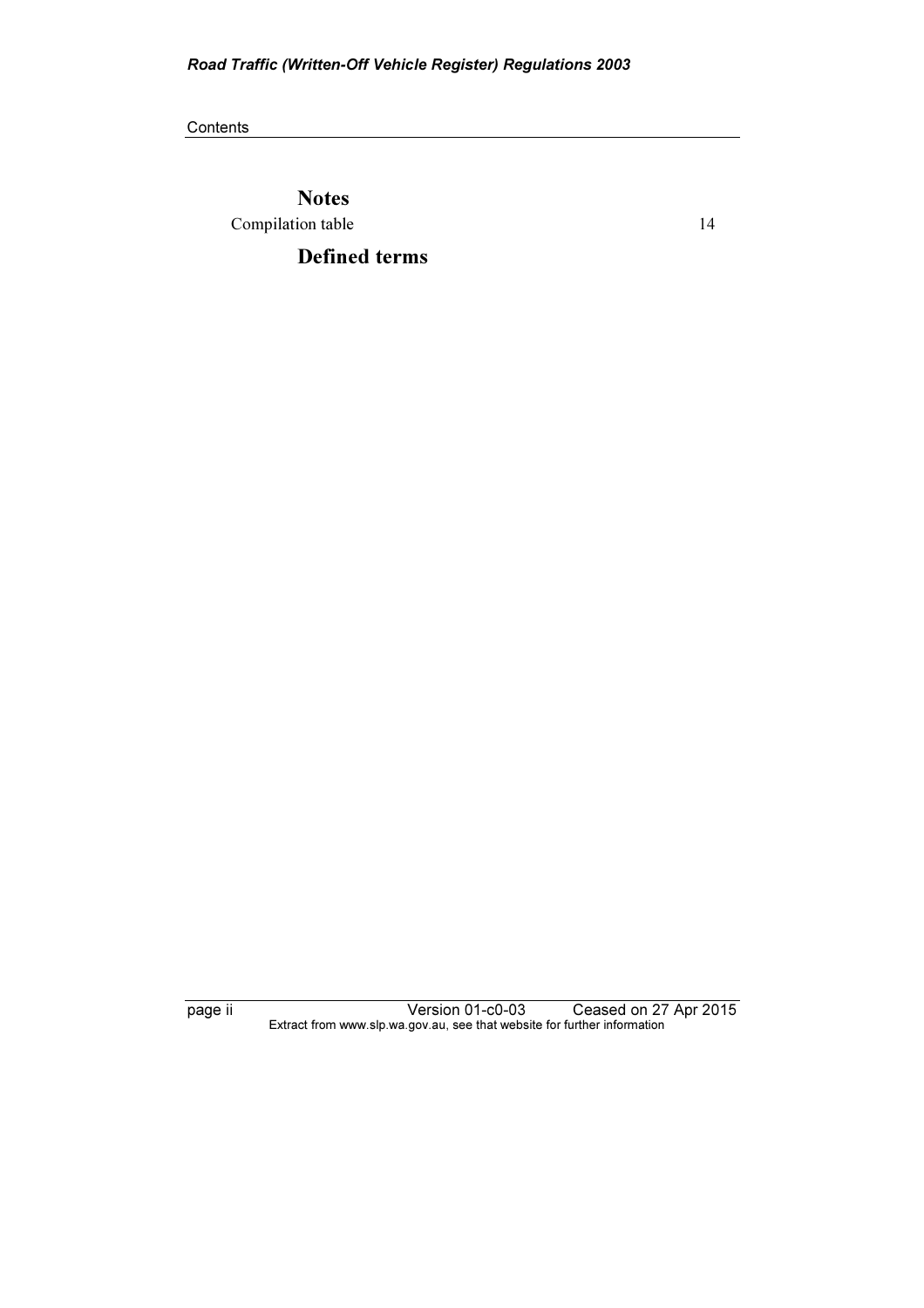Western Australia

Road Traffic Act 1974

## Road Traffic (Written-Off Vehicle Register) Regulations 2003

### Part 1 — Preliminary

### 1. Citation

 These regulations may be cited as the Road Traffic (Written-Off Vehicle Register) Regulations  $2003<sup>1</sup>$ .

### 2. Terms used

In these regulations, unless the contrary intention appears —

assessor, in relation to a vehicle, means —

- (a) the insurer (if any) of the vehicle; or
- (b) an insurer, dealer or wrecker who has possession or control of the vehicle and who is in a position to assess whether the vehicle is a write-off;

Australian Design Rules means the Australian Design Rules for Motor Vehicles and Trailers, 3<sup>rd</sup> edition, published by the Federal Office of Road Safety of the Commonwealth Department of Transport and Regional Development;

compliance period, in relation to a notifiable vehicle, has the meaning given in regulation 9(3);

corresponding administrator means a person who is responsible for the day-to-day administration of a corresponding law;

Ceased on 27 Apr 2015 Version 01-c0-03 page 1<br>Extract from www.slp.wa.gov.au, see that website for further information  $\mathbf{F}$  from which was the set that we besite for further information  $\mathbf{F}$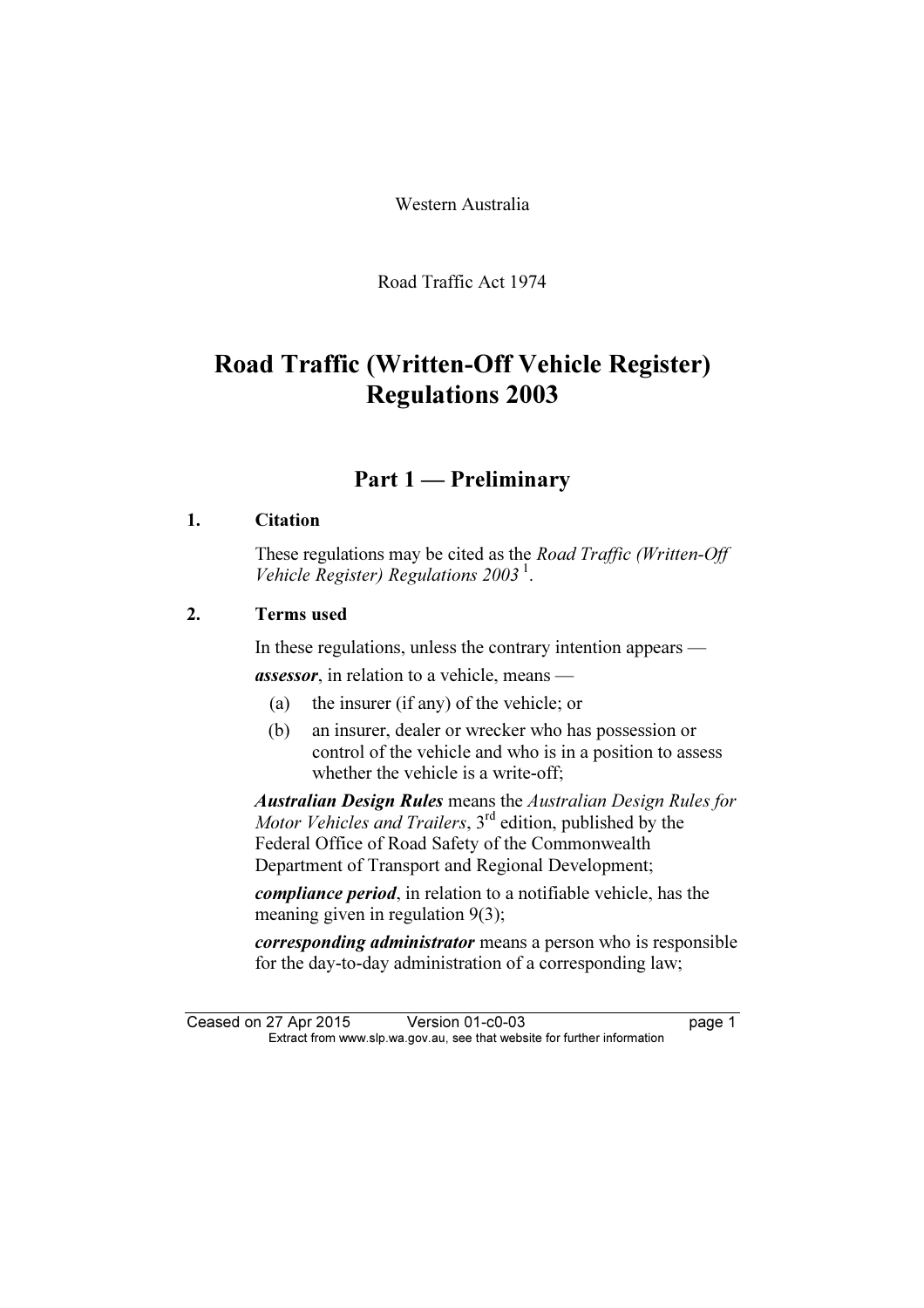corresponding law means a law of another State or a Territory that corresponds to these regulations;

corresponding WOVR means a register (however described), that is established and maintained under a corresponding law;

damaged vehicle means a vehicle that does not comply with the Vehicle Standards as a result of being damaged;

dealer means a person —

- (a) who carries on any class or description of business that is prescribed in regulation 8 of the Motor Vehicle Dealers (Licensing) Regulations 1974; or
- (b) who carries on the business of hiring vehicles, where the right to purchase the vehicle is not included in that hiring; or
- (c) whose ordinary business is not that of buying or selling vehicles but who carries on or acts in that business only for one or more of the following purposes —
	- (i) for the purpose of the hiring, under a hire-purchase agreement, of the vehicle bought or sold; or
	- (ii) for the purpose of effectuating a security over the vehicle bought or sold; or
	- (iii) for the purpose of the hiring, where the right to purchase the vehicle is not included in that hiring, of the vehicle bought or sold; or
	- (iv) for the purpose of disposing of a vehicle acquired by the person in connection with a purpose referred to in subparagraph (i), (ii) or (iii);

hire purchase agreement has the meaning given to that term in the Hire-Purchase Act 1959 except that it includes an agreement that would, but for paragraph (e) of the definition of that term in section 2(1) of that Act, be a hire-purchase agreement under that Act;

identifier means —

page 2 Version 01-c0-03 Ceased on 27 Apr 2015<br>Extract from www.slp.wa.gov.au, see that website for further information  $\mathbf{F}$  from which was the set that we besite for further information  $\mathbf{F}$ 

r. 2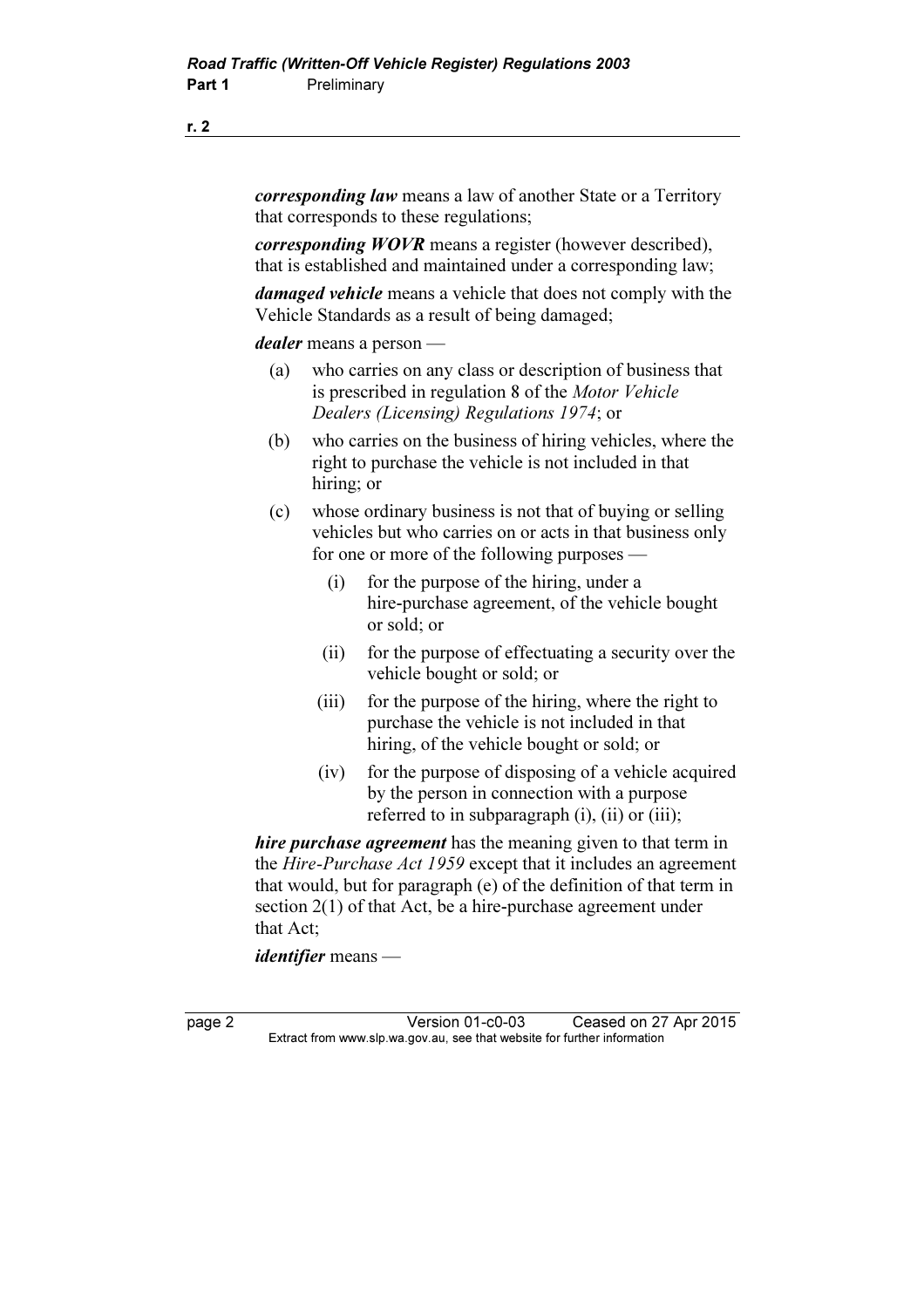- (a) in relation to a vehicle manufactured before 1 July 1988 —
	- (i) if the vehicle has an individual chassis identification number or an engine identification number in accordance with regulation 52 of the Vehicles Standards — that number; or
	- (ii) if there is no such number any number legibly and durably stamped on the vehicle by the vehicle's manufacturer;
- or
	- (b) in relation to a vehicle manufactured after 30 June 1988 —
		- (i) if the vehicle has a vehicle identification number allocated in accordance with a national standard incorporated in the Australian Design Rules that number; or
		- (ii) in any other case any number legibly and durably stamped on the vehicle by the vehicle's manufacturer to identify the vehicle;
		- or
	- (c) if the Director General has, under a written law, allotted a number to replace a number mentioned in paragraph (a) or  $(b)$  — the replacement number; or
	- (d) if a number referred to in paragraph (a), (b) or (c) has been replaced under a corresponding law of the Commonwealth, another State or a Territory — the replacement number;

*insurer*, in relation to a vehicle, means —

- (a) a person who insures the vehicle in the course of carrying on a business of insurance; or
- (b) if the vehicle is owned by a corporation and is not insured — the corporation;

Ceased on 27 Apr 2015 Version 01-c0-03 page 3<br>Extract from www.slp.wa.gov.au, see that website for further information  $\mathbf{F}$  from which was the set that we besite for further information  $\mathbf{F}$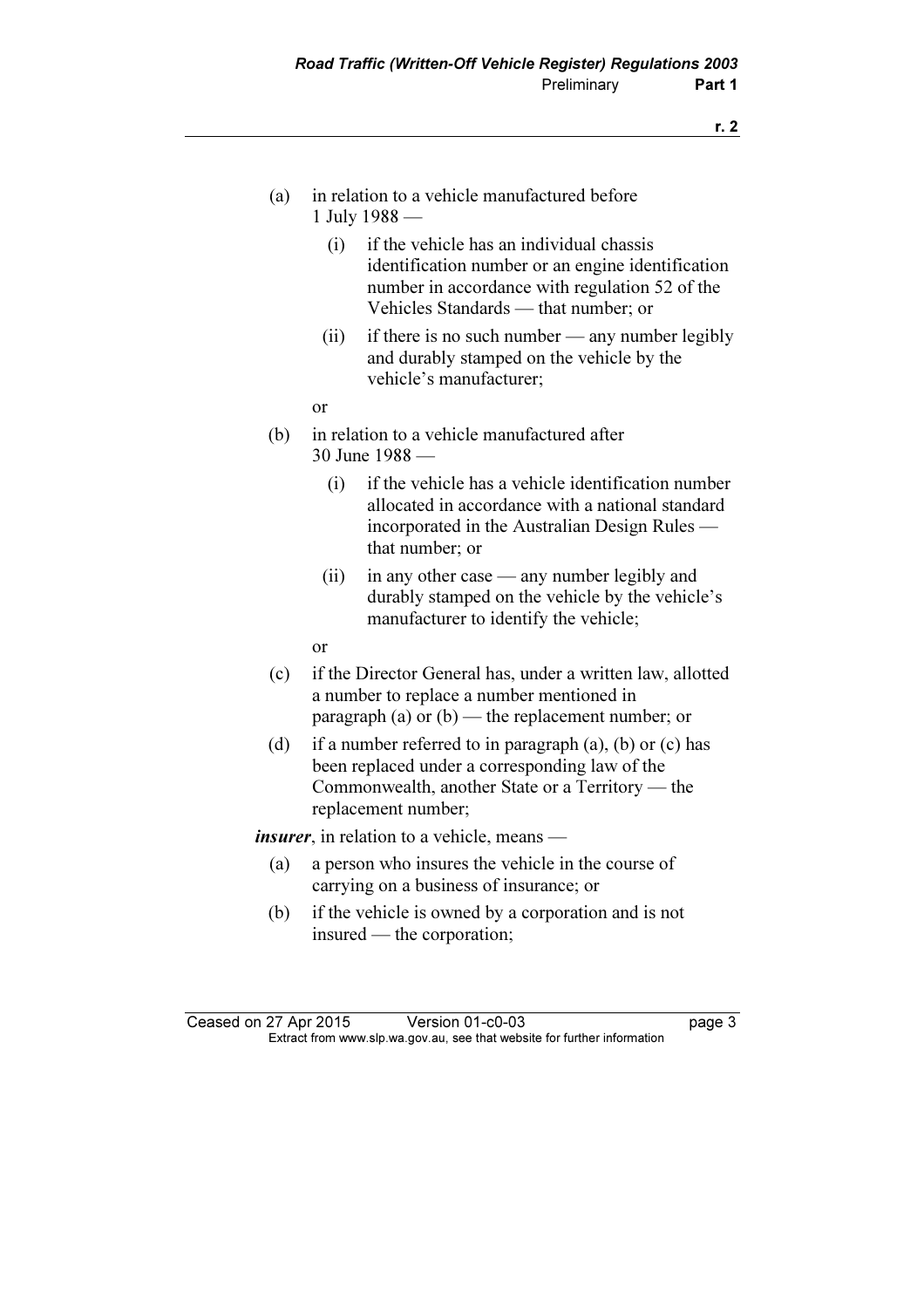MRC (which stands for "mass rating for charging") has the same meaning as it has in the Road Traffic (Licensing) Regulations 1975;

notifiable, in relation to a vehicle, means notifiable under regulation 6;

number includes letter;

number plate means a number plate, identification tablet, special plate or name plate within the meaning of the Road Traffic (Licensing) Regulations 1975;

repair, in relation to a vehicle, means to repair the vehicle as much as is necessary for the vehicle to comply with the Vehicle Standards;

repairable write-off, in relation to a vehicle, has the meaning given in regulation 8;

statutory write-off has the meaning given in regulation 7;

total loss, in relation to a vehicle, has the meaning given in regulation 4;

Vehicle Standards means the Road Traffic (Vehicle Standards) Rules 2002;

WOVR stands for the Written-Off Vehicle Register established and maintained under regulation 13;

*wrecker* means a person who carries on the business of —

- (a) destroying or dismantling vehicles, parts of vehicles, or vehicle accessories; or
- (b) buying and selling vehicles (including substantially destroyed or dismantled vehicles), parts of vehicles, or vehicle accessories;

written-off, in relation to a vehicle, has the meaning given in regulation 5;

written-off vehicle notice means a notice under regulation 10;

written-off warning label means a label to be attached to a statutory write-off under regulation 9(1)(b) and in accordance with regulation 11.

page 4 Version 01-c0-03 Ceased on 27 Apr 2015<br>Extract from www.slp.wa.gov.au, see that website for further information  $\mathbf{F}$  from which was the set that we besite for further information  $\mathbf{F}$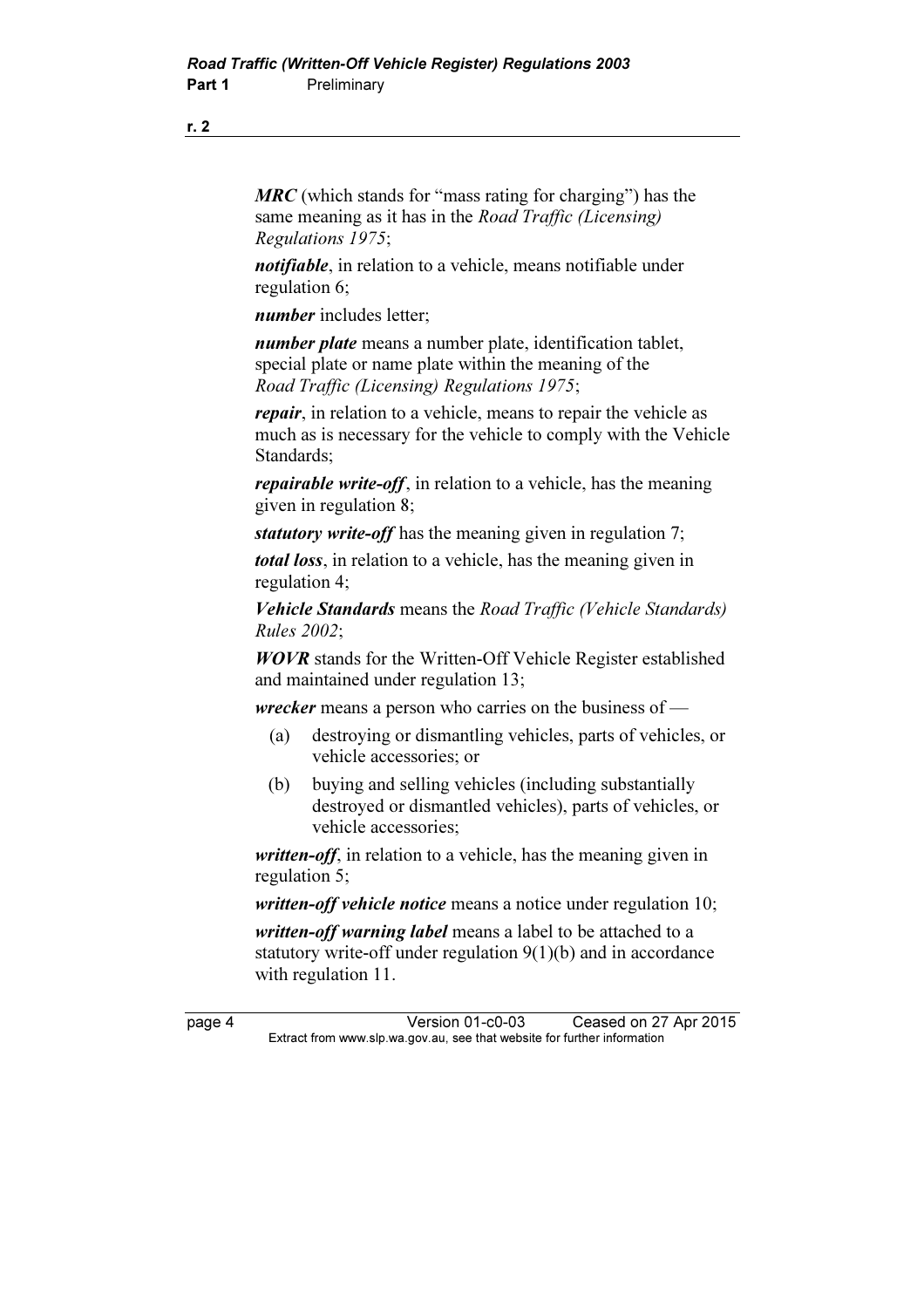[Regulation 2 amended in Gazette 16 Sep 2005 p. 4324-5.]

### 3. Modified penalties for infringements

 The offences in these regulations that are followed by a penalty expressed as a "modified penalty" are offences that are prescribed for the purposes of section 102 of the Act, and the modified penalty directly following the offence is the prescribed penalty in respect of that offence if dealt with under that section in the manner prescribed in the Road Traffic (Infringements) Regulations 1975.

### 4. Total loss — meaning

 A vehicle is a total loss if an assessor determines that the extent of the damage is such that —

 $A \leq B$ 

where —

 $A$  is —

- (a) if the vehicle was insured at the time of the event that caused the damage — the value for which the vehicle was insured at the time of that event; or
- (b) if the vehicle was not insured at the time of the event that caused the damage — the market value of the vehicle at the time of that event;
- B is the cost of repairing the vehicle for use on a road so that it complies with the Vehicle Standards plus the cost of salvage.

[Regulation 4 inserted in Gazette 14 Dec 2012 p. 6206.]

### 5. Written-off vehicles

 For the purposes of these regulations, a motor vehicle is written-off if it has been damaged by collision, fire, flood,

Ceased on 27 Apr 2015 Version 01-c0-03 page 5<br>Extract from www.slp.wa.gov.au, see that website for further information  $\mathbf{F}$  from which was the set that we besite for further information  $\mathbf{F}$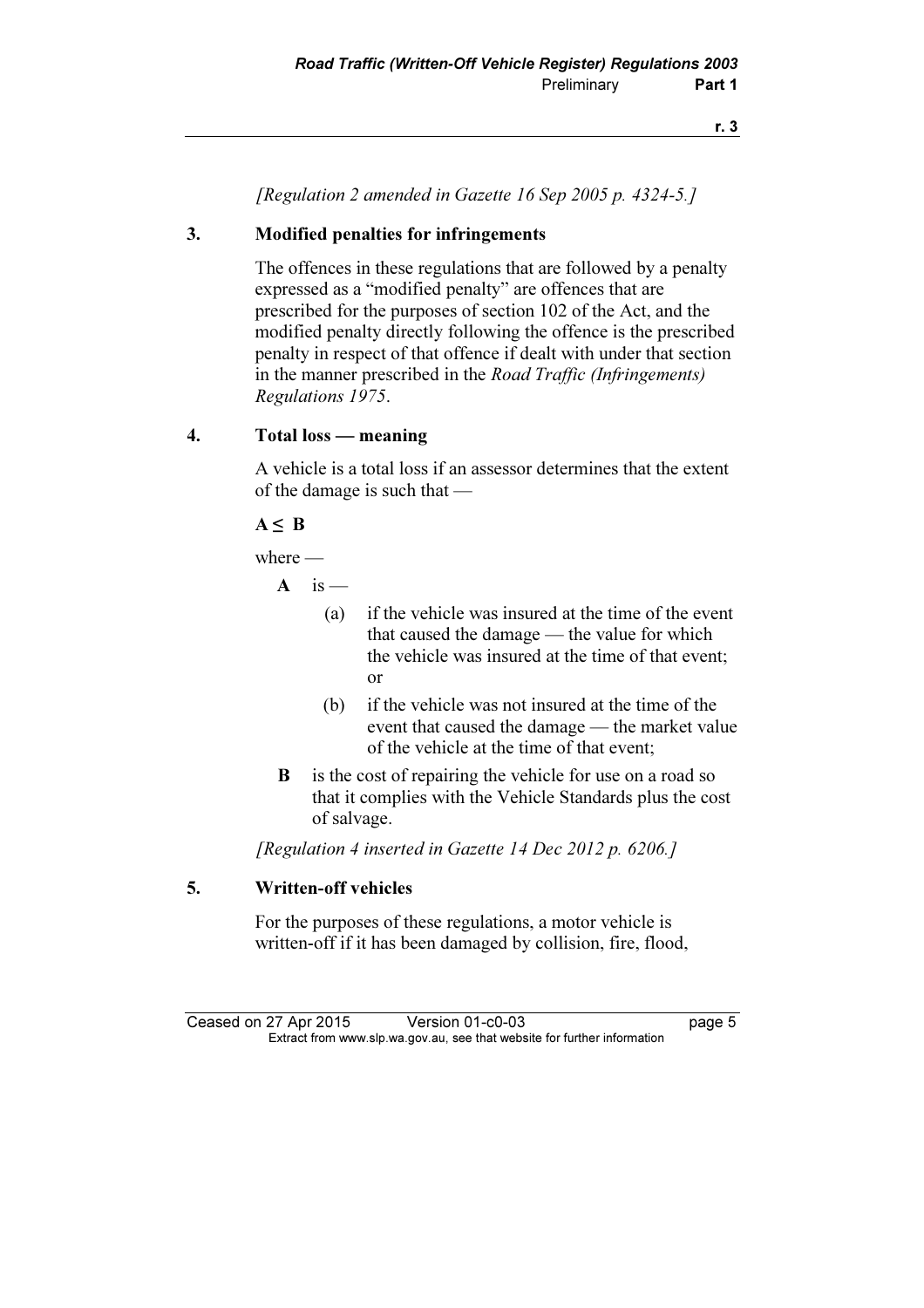accident, trespass, dismantling, demolition or other event and has been assessed as a total loss by an assessor.

[Regulation 5 inserted in Gazette 14 Dec 2012 p. 6206.]

### 6. Notifiable vehicles

A written-off vehicle is notifiable if —

- (a) it is a motor vehicle, motor cycle, trailer or semi-trailer; and
- (b) in the case of a motor vehicle, trailer or semi-trailer  $$ the vehicle's MRC does not exceed 4.5 t; and
- (c) it was manufactured within the period of 15 years ending on the day on which the damage occurred (if known) or otherwise on the day on which the vehicle was written off.

### 7. Statutory write-offs

- (1) A vehicle is a statutory write-off if  $-$ 
	- (a) the vehicle is a total loss; and
	- (b) an assessor has determined that the vehicle is suitable only for dismantling and processing as scrap.
- (2) An assessor who, in accordance with these regulations, is determining whether a vehicle is a statutory write-off must —
	- (a) conduct tests on the vehicle which enable the condition of the vehicle to be assessed in accordance with the Technical Guide; and
	- (b) assess the results of those tests in accordance with the Technical Guide.
- (3) In subregulation  $(2)$  —

**Technical Guide** means the "New Damage Assessment Criteria for the Classification of Statutory Write-offs" approved by Austroads Ltd ABN 16 245 787 323 and published in July 2011.

page 6 Version 01-c0-03 Ceased on 27 Apr 2015<br>Extract from www.slp.wa.gov.au, see that website for further information  $\mathbf{F}$  from which was the set that we besite for further information  $\mathbf{F}$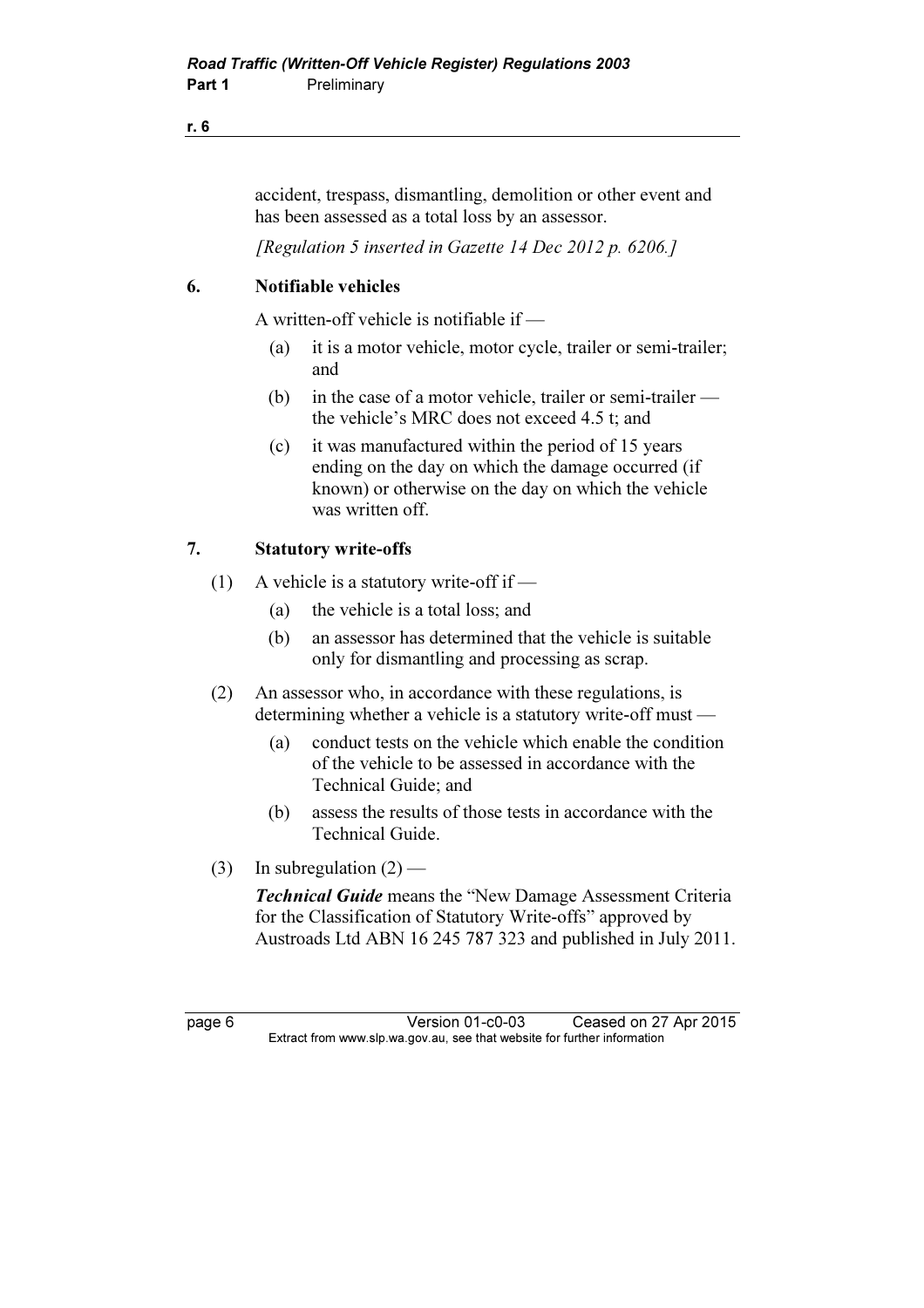- (4) A notifiable motor cycle, notifiable trailer or notifiable semi-trailer is a statutory write-off if it has sustained —
	- (a) impact damage, (except scratching) to its suspension; and
	- (b) structural damage to its frame in 2 or more places.
- (5) A notifiable motor cycle is a statutory write-off if it has been fully immersed in salt water for any period, or fully immersed in fresh water for more than 48 hours.

[Regulation 7 amended in Gazette 14 Dec 2012 p. 6207.]

### 8. Repairable write-offs

 A notifiable vehicle is a repairable write-off if it is not a statutory write-off.

Ceased on 27 Apr 2015 Version 01-c0-03 page 7 Extract from www.slp.wa.gov.au, see that website for further information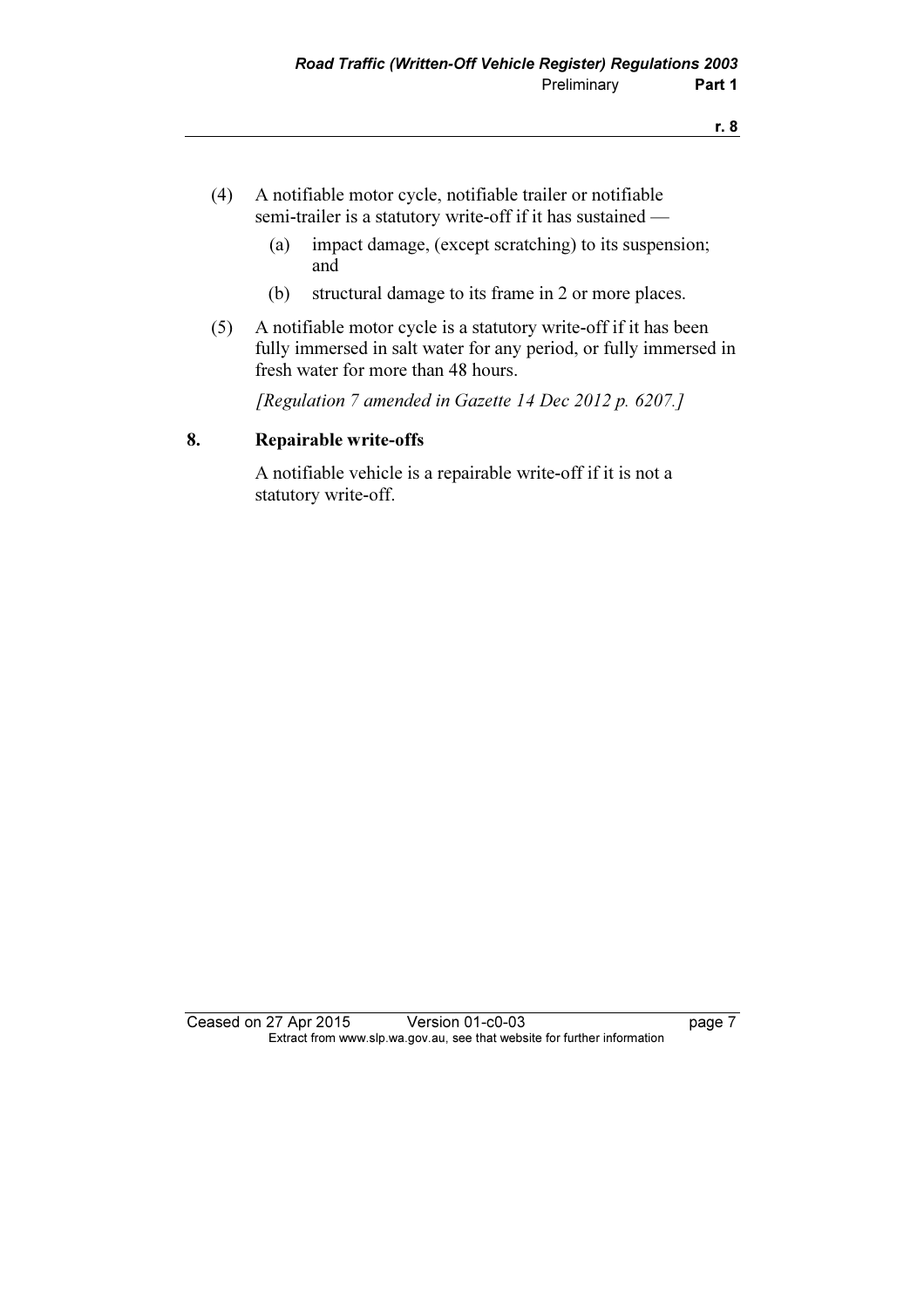# Part 2 — Dealing with notifiable vehicles

### 9. Notification and marking of write-offs

- (1) An assessor who is in possession or control of a notifiable vehicle must, within the compliance period —
	- (a) give the Director General a written-off vehicle notice in accordance with regulation 10; and
	- (b) if the vehicle is a statutory write-off
		- (i) attach a written-off warning label to the vehicle in accordance with regulation 11; and
		- (ii) deface its identifier in accordance with regulation 12.

Penalty: 20 PU

Modified penalty: 4 PU

- (2) However, an assessor who comes into possession or control of a notifiable vehicle is not required to comply with subregulation (1) if the subregulation has already been complied with in relation to the vehicle.
- (3) The compliance period is
	- (a) for the assessor by whom the vehicle was written of  $f$  7 days after the day on which the assessment was made; or
	- (b) for another assessor 7 days after the day on which the assessor obtained possession or control of it.
- (4) An assessor must not do any of the following unless subregulation (1) has been complied with —
	- (a) transfer possession of the vehicle or part of it to another person;
	- (b) wreck or dismantle the vehicle;

page 8 Version 01-c0-03 Ceased on 27 Apr 2015<br>Extract from www.slp.wa.gov.au, see that website for further information  $\mathbf{F}$  from which was the set that we besite for further information  $\mathbf{F}$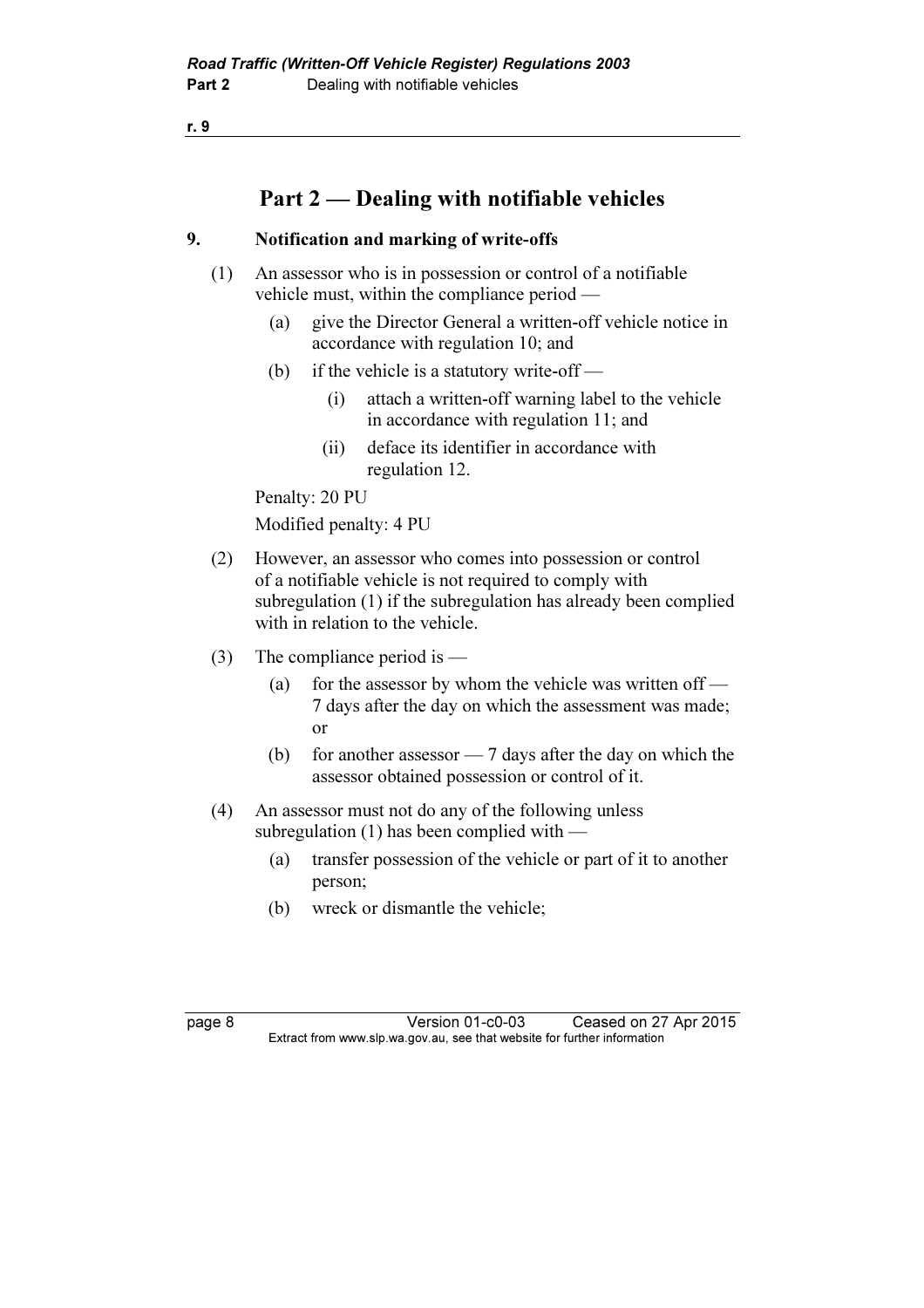(c) separate from the vehicle the part of the vehicle on which its identifier is located.

Penalty: 20 PU

Modified penalty: 4 PU

[Regulation 9 amended in Gazette 16 Sep 2005 p. 4325.]

### 10. Written-off vehicle notices

For the purposes of regulation  $9(1)(a)$ , a written-off vehicle notice given by an assessor must include particulars of the following —

- (a) the assessor's name;
- (b) the assessor's residential address, business address, email address, telephone number and fax number (if any);
- (c) if the assessor is a body corporate the name and residential address of an individual authorised by the body corporate to deal with the vehicle;
- (d) the vehicle's number plate (if any);
- (e) the vehicle's identifier;
- (f) the date on or about which the vehicle was damaged (if known), or otherwise the date on which the vehicle was written off;
- (g) a detailed description of the nature and location of the damage to the vehicle given in a form approved by the Director General.

Penalty: 20 PU

Modified penalty: 4 PU

### 11. Written-off warning labels

- (1) For the purposes of regulation  $9(1)(b)$ , a written-off warning label must —
	- (a) be in a form approved by the Director General; and

Ceased on 27 Apr 2015 Version 01-c0-03 page 9<br>Extract from www.slp.wa.gov.au, see that website for further information  $\mathbf{F}$  from which was the set that we besite for further information  $\mathbf{F}$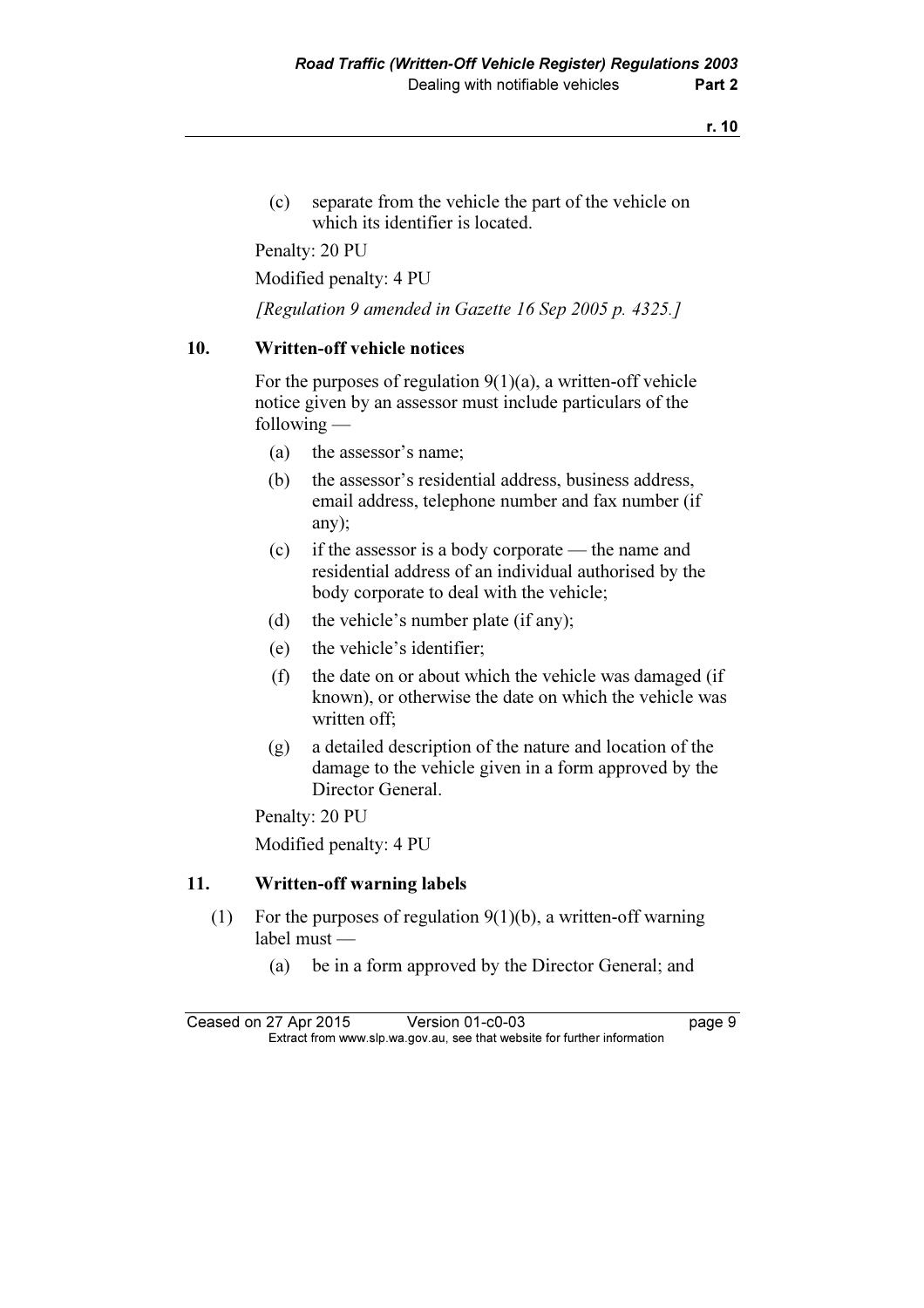- (b) be attached securely to the frame of the vehicle and as closely as possible to its identifier, but in a position where both the label and the identifier can easily be read without moving or removing the label or any part of the vehicle.
- (2) If the written-off warning label becomes obscured, damaged or detached from the vehicle, the assessor who has possession or control of the vehicle must attach another written-off warning label in accordance with subregulation (1)(b).

 Penalty: 20 PU Modified penalty: 4 PU

 (3) A person must not, without reasonable excuse, alter, damage, remove or otherwise interfere with a written-off warning label that has been attached to a vehicle.

Penalty: 20 PU

Modified penalty: 4 PU

[Regulation 11 amended in Gazette 16 Sep 2005 p. 4325.]

### 12. Defacing vehicle identifiers of statutory write-offs

- (1) For the purposes of regulation  $9(1)(b)(ii)$ , the vehicle's identifier is to be defaced by making a mark across it with a chisel or other suitable tool.
- (2) The mark must not obscure the vehicle's identifier, but must be deep enough to prevent, as far as possible, the removal of the mark.

page 10 Version 01-c0-03 Ceased on 27 Apr 2015<br>Extract from www.slp.wa.gov.au, see that website for further information  $\mathbf{F}$  from which was the set that we besite for further information  $\mathbf{F}$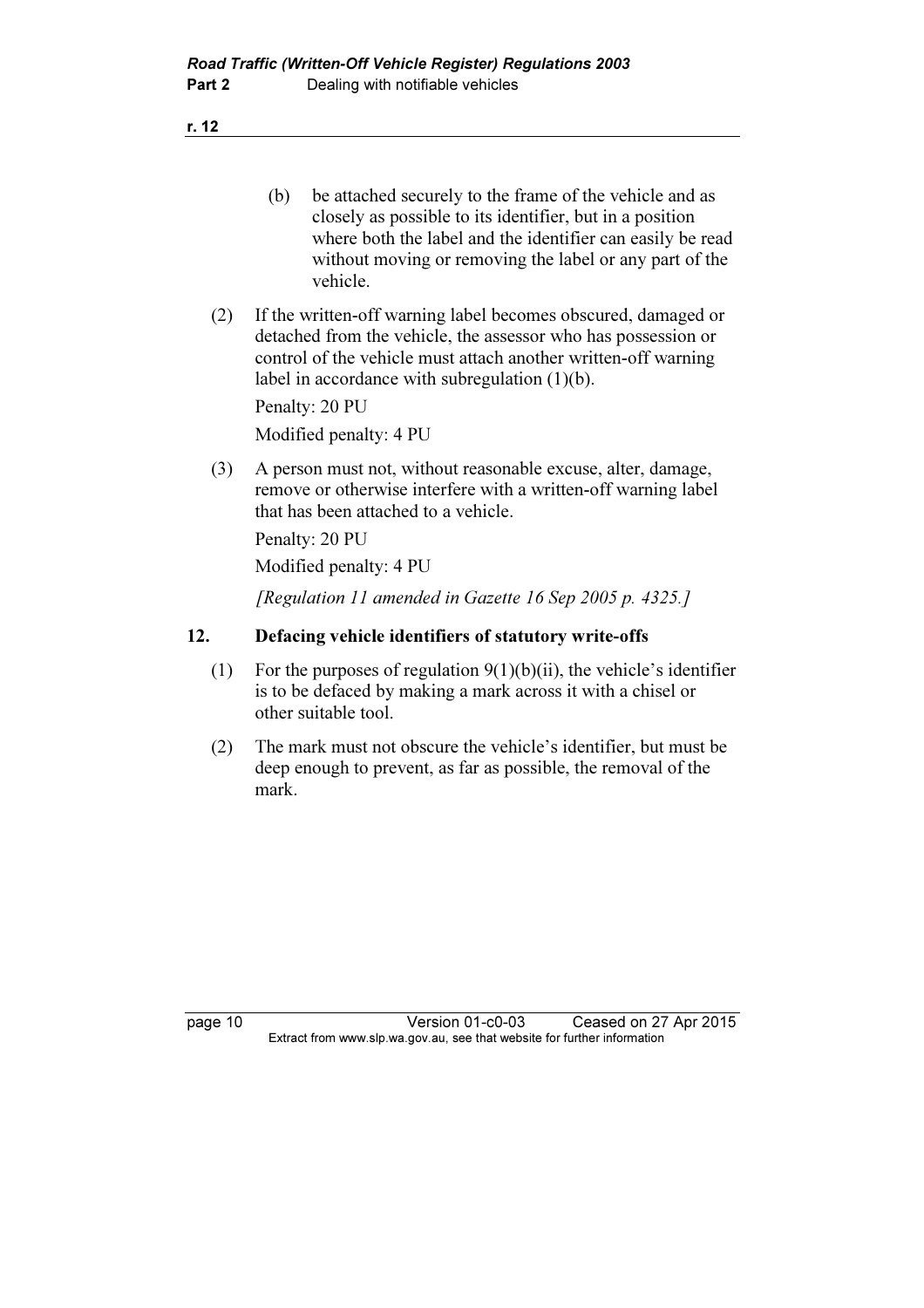# Part 3 — Registration of written-off vehicles

### 13. Written-Off Vehicle Register

 The Director General is to establish and maintain a Written-Off Vehicle Register in a form determined by the Director General.

### 14. WOVR to include particulars of notifiable vehicles

- (1) When the Director General receives a written-off vehicle notice for a notifiable vehicle, the Director General is to register the vehicle by entering in the WOVR the particulars included in the written-off vehicle notice.
- (2) If there are reasonable grounds for suspecting that a damaged vehicle is a notifiable vehicle but the Director General has not received a written-off vehicle notice for the vehicle, the Director General may register the vehicle by entering in the WOVR any of the particulars listed in regulation 10 that are available for the vehicle.

### 15. Public access to information on WOVR

- (1) On the request of a person, the Director General is to tell the person —
	- (a) whether a particular vehicle, or a particular identifier, is or has ever been registered in the WOVR; and
	- (b) if not, whether, to the knowledge of the Director General, the vehicle or the identifier is registered in a corresponding WOVR; and
	- (c) if the vehicle or the identifier is registered in the WOVR or a corresponding WOVR, whether it is registered as a repairable write-off or as a statutory write-off.
- (2) The Director General may make arrangements with the Commissioner (as defined in the Fair Trading Act 2010) for the Commissioner to use information entered in the WOVR for the purposes of facilitating public access to the information.

Ceased on 27 Apr 2015 Version 01-c0-03 page 11<br>Extract from www.slp.wa.gov.au, see that website for further information  $\mathbf{F}$  from which was the set that we besite for further information  $\mathbf{F}$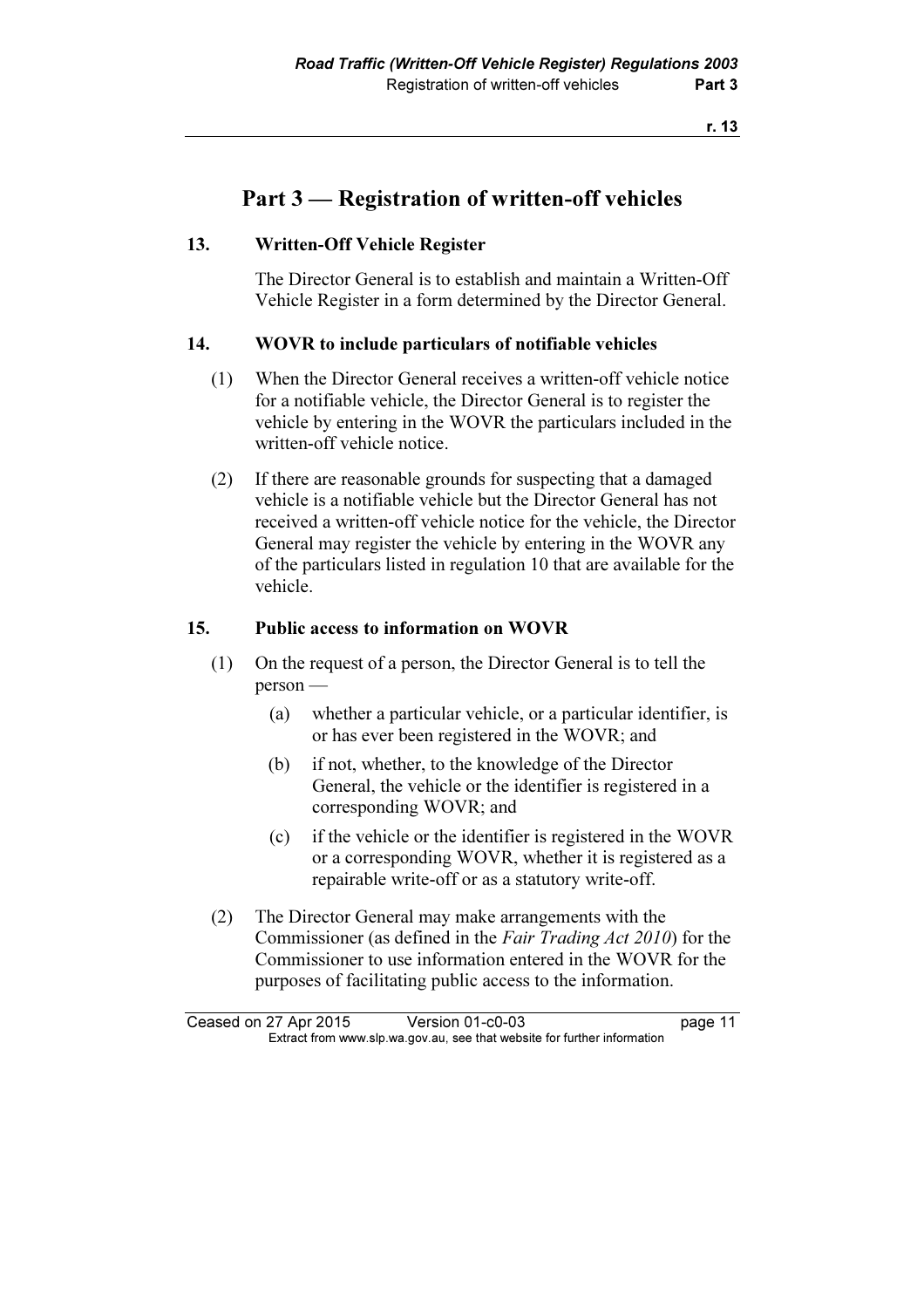[Regulation 15 amended in Gazette 16 Sep 2005 p. 4325; 9 Mar 2007 p. 849; 5 Aug 2011 p. 3187.]

### 16. Cancellation of entry in WOVR

- (1) A person may apply to the Director General for cancellation of an entry in the WOVR that relates to a repairable write-off.
- (2) An application must
	- (a) be made in the approved form; and
	- (b) include particulars of the name and address of the applicant; and
	- (c) include any particulars required by the Director General to enable the Director General to determine whether the vehicle described in the application is the vehicle to which the entry in the WOVR relates.
- (3) The Director General may cancel the entry in the WOVR if satisfied that —
	- (a) the vehicle described in the application is the vehicle to which the entry relates; and
	- (b) the vehicle has not at any time sustained damage that would require it to be registered in the WOVR as a statutory write-off under these regulations.

### 17. Implementing the national scheme

 The Director General may arrange with a corresponding administrator —

- (a) to make information obtained under or for the purposes of these regulations available to the corresponding administrator for the purposes of a corresponding law; and
- (b) to obtain for the purposes of these regulations any information obtained by the corresponding administrator under or for the purposes of a corresponding law.

page 12 Version 01-c0-03 Ceased on 27 Apr 2015<br>Extract from www.slp.wa.gov.au, see that website for further information  $\mathbf{F}$  from which was the set that we besite for further information  $\mathbf{F}$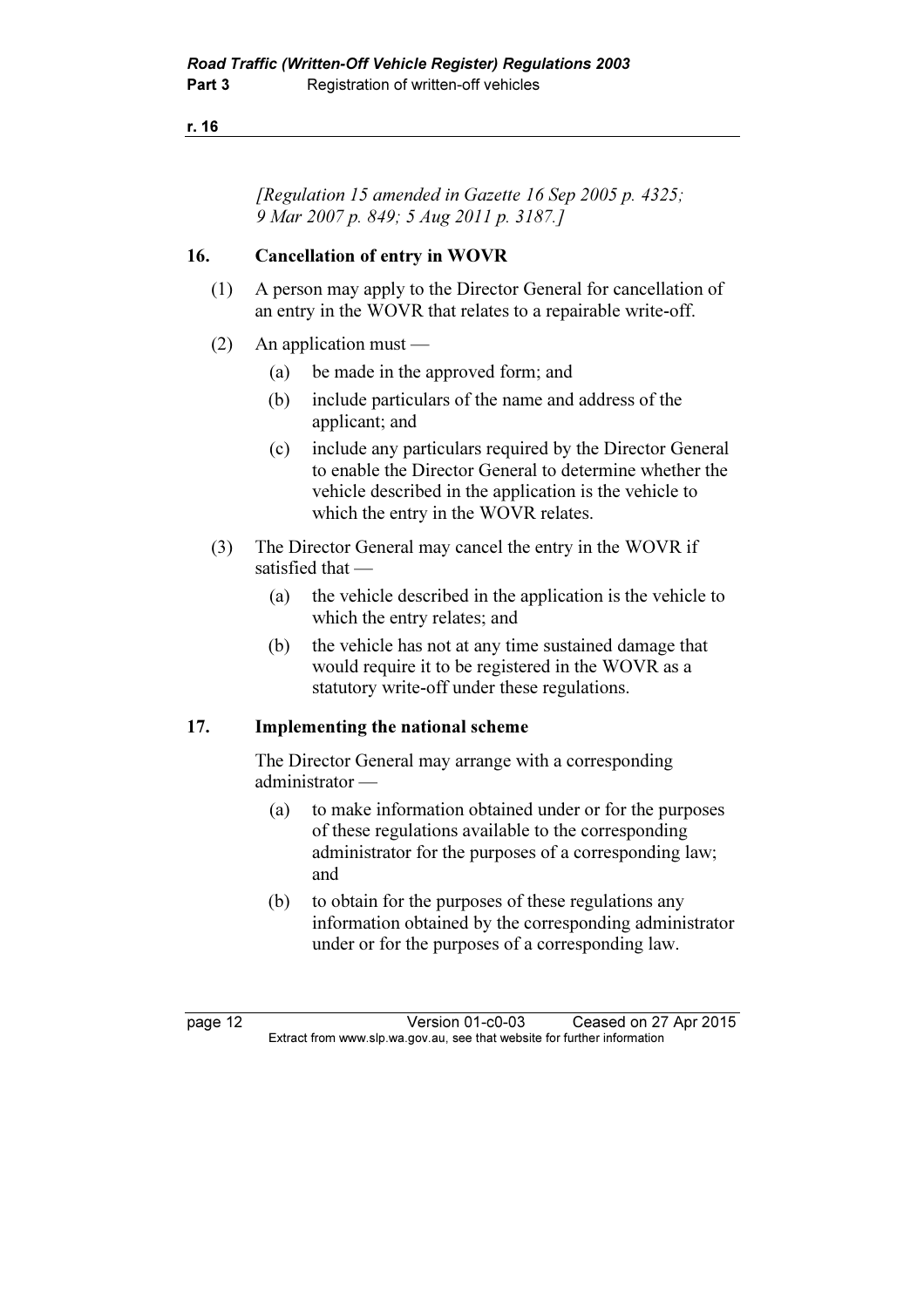Ceased on 27 Apr 2015 Version 01-c0-03 page 13  $\mathbf{F}$  from which was the set that we besite for further information  $\mathbf{F}$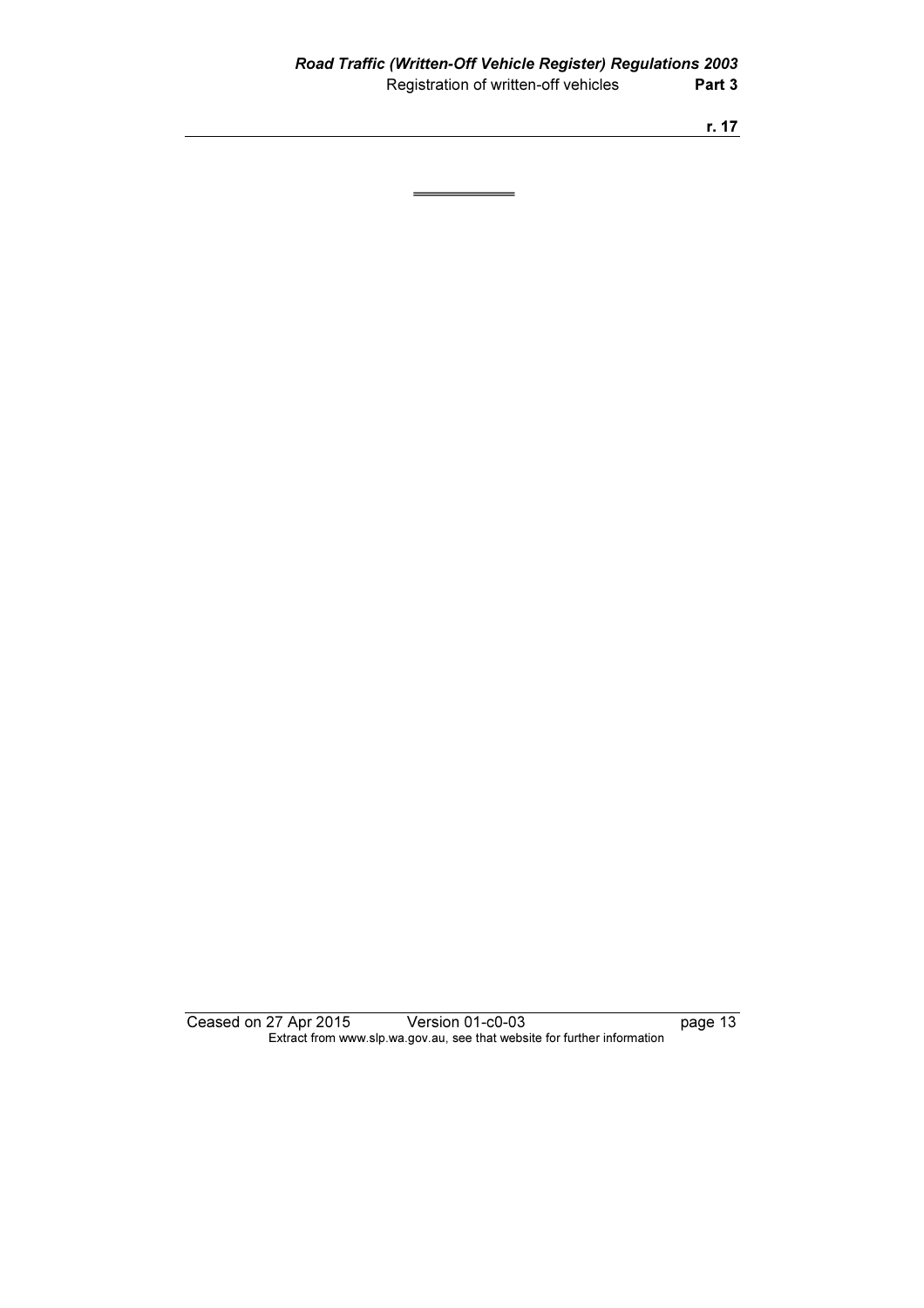### **Notes**

 This is a compilation of the Road Traffic (Written-Off Vehicle Register) Regulations 2003 and includes the amendments made by the other written laws referred to in the following table. The table also contains information about any reprint.

| <b>Citation</b>                                                               | Gazettal                   | Commencement                                                                                                       |
|-------------------------------------------------------------------------------|----------------------------|--------------------------------------------------------------------------------------------------------------------|
| Road Traffic (Written-Off Vehicle<br>Register) Regulations 2003               | 31 Oct 2003<br>p. 4595-610 | 31 Oct 2003                                                                                                        |
| Road Traffic (Written-Off Vehicle<br>Register) Amendment<br>Regulations 2005  | 16 Sep 2005<br>p. 4324-5   | 16 Sep 2005                                                                                                        |
| Road Traffic (Written-Off Vehicle<br>Register) Amendment<br>Regulations 2007  | 9 Mar 2007<br>p. 849       | 9 Mar 2007                                                                                                         |
| Road Traffic (Written-Off Vehicles<br>Register) Amendment<br>Regulations 2011 | 5 Aug 2011<br>p. 3186-7    | r. 1 and 2: 5 Aug 2011<br>(see r. $2(a)$ );<br>Regulations other than r. 1 and 2:<br>6 Aug 2011 (see r. 2(b))      |
| Road Traffic (Written Off Vehicle<br>Register) Amendment<br>Regulations 2012  | 14 Dec 2012<br>p. 6205-7   | r. 1 and 2: 14 Dec 2012<br>(see r. $2(a)$ );<br>Regulations other than r. 1 and 2:<br>15 Dec 2012 (see r. $2(b)$ ) |

#### Compilation table

Reprint 1: The Road Traffic (Written-Off Vehicle Register) Regulations 2003 as at 21 Feb 2014 (includes amendments listed above)

These regulations were repealed by the Road Traffic (Repeals and Amendment) Regulations 2014 r. 3 as at 27 Apr 2015 (see r. 2(b) and Gazette 17 Apr 2015 p. 1371)

1

page 14 Version 01-c0-03 Ceased on 27 Apr 2015 Extract from www.slp.wa.gov.au, see that website for further information